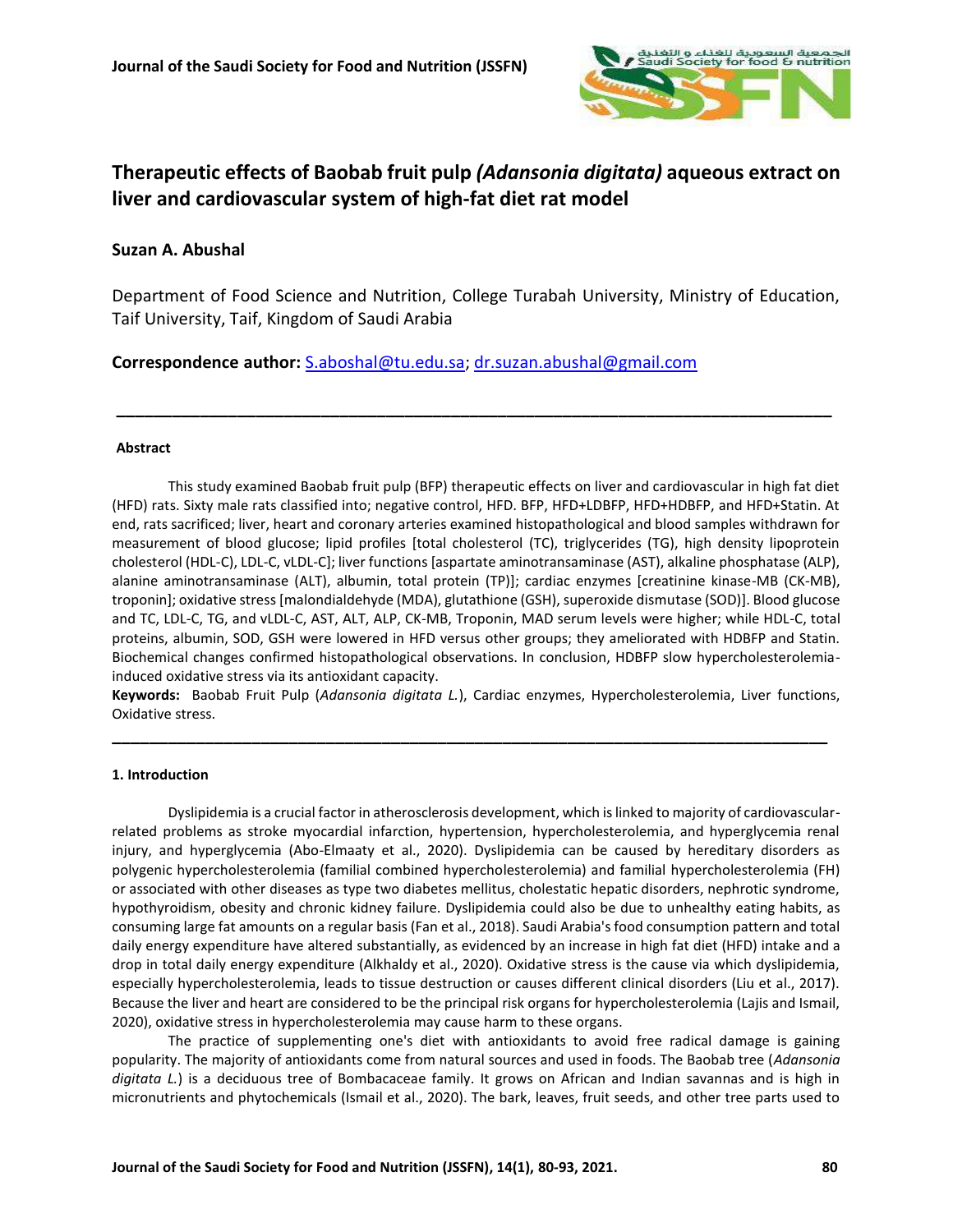treat ailments as malaria, diarrhea, fever, and inflammation (Althwab et al., 2019). Aromatic substances, organic acids, minerals, particularly ascorbic acid, amino acids as alanine, proline, lysine, glycine, arginine, serine, valine and methionine, vitamins as B2, B1, B3, beta carotene, and Triterpenoids as alpha-amyrin, beta-amyrin, ursolic acid AND beta-sitosterol are all rich in fruit pulp (Ismail et al., 2020). Baobab has antilipidemic, hypoglycaemic, antiinflammatory, analgesic/antipyretic, antimicrobial, anti-obesity, cardioprotective and hepatoprotective effects (Hanafy et al., 2016). An experimental study reported that simulations feeding of hyperlipemic rats with HFD and aqueous extract of *Adansonia digitata L* led to suppress hyperlipidemic status (Sidi-Aliyu, 2006). Also, (Elamin et al., 2019) reported that adding of 4 and 8% of Baobab power into high lipid diets led to decreased in serum levels of triglyceride, total cholesterol and low density lipoprotein cholesterol in HFD versus control rats.

Statins are class of hypocholesteremic medicines that used to reduce cardiovascular- deaths and morbidity in individuals with and without coronary artery diseases and hypercholestermia. Statins have a variety of beneficial actions that didn't directly linked to their actions on lipid metabolism, as antithrombotic, antiangiogenic, antiinflammatory, antihypertensive actions and immunosuppressive properties (Groner et al., 2021).

The aim of this experimental research was to study the therapeutic actions of oral administration of Baobab fruit pulp aqueous extract (BFP) at low and high doses (100 and 300 mg/kg/day) for 4 weeks on liver and cardiovascular system functions and structures in rat's model of HFD.

### **2. Materials and method**

#### *2.1. Diet and chemicals*

Normal commercial rats' chow diet was obtained from Baghafar Company for Pharmaceutical and Chemical, Jeddah, Saudi Arabia. Pure BFP purchased from local market from Jeddah, Saudi Arabia. Twenty grams of pulp sample powder was weighed and dissolved into 100 ml of distilled water to prepare a concentration of 200 mg/ml of BFP. Aqueous BFP was freshly prepared daily and doses were taken orally through orogastric gavage according to animal weight. Cholesterol and bile salt were obtained from Acros Organics Company, Jeddah, Saudi Arabia. Statin (coated tablets, 40 mg) was obtained from local pharmacy, Jeddah, Saudi Arabia.

### *2.2. Animals*

Sixty adult male Albino rats (130-170g) were purchased from King Fahad Medical Research Center (KFMRC), King Abdulaziz University (KAU), Jeddah, Saudi Arabia. The rats housed in well-aerated standard clean poly acrylate plastic cages with five rats per cage and allowed to acclimatize to laboratory environment for 1 week (12-h light/dark cycle), 40-45% humidity and room temperature (23±2◦C). Rats fed on regular commercial chow and had free access to water ad libitum. This experimental study was made at KFMRC, KAU, Jeddah, Saudi Arabia. The experimental made in accordance with ethical guidelines of Animal Care and Use Committee of KAU and with ARRIVE (Animals in Research: Reporting in vivo Experiments) reporting protocol.

### *2.3. Induction of hypercholesterolemia*

Forty rats were fed on HFD. The HFD formula is composed of 2% cholesterol, 40% sucrose, 10% peanut oil, 1% cholic acid, and 47% ordinary laboratory diet (Sikarwar and Patil, 2012). The standard laboratory diet composed of 2.94% sesame oil, 2.93% dried whole milk powder, 23.5% maize flour, 5.87% dried meat, 0.01% sodium chloride and 11.75% wheat bran flour (abundant in fibres, minerals, vitamin E, thiamine, vitamin B6, folate, and phenolic) (Sikarwar and Patil, 2012). Blood samples were taken to determine total cholesterol (TC) levels. Hypercholesterolemic rats were described as those had blood TC level of ≥300 mg/dl (Kalsoom and Jafari, 2011).

### *2.4. Experimental design*

After a period of adaption (1 week), rats randomly classified to six groups (10 rats each). Negative control: rats fed ordinary laboratory chow diet and ad libitum tap water for 12 weeks. HFD: rats fed on HFD and ad libitum tap water for 12 weeks. BFP: rats fed standard laboratory chow diet for 8 weeks and administered by oral gavage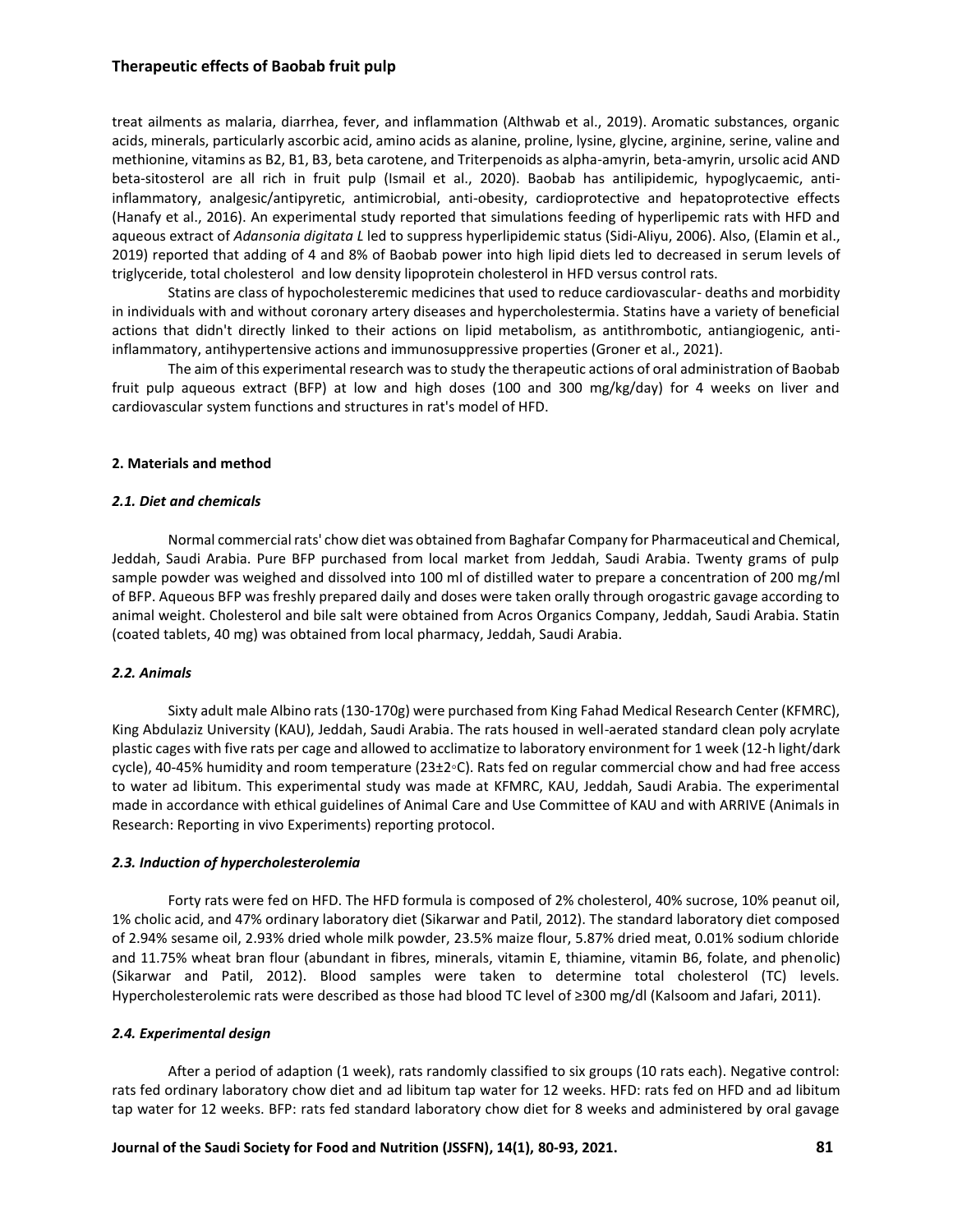100 mg/kg/day BFP (Gwarzo, 2013) during last 4 weeks. HFD + LDBFP: rats fed on HFD for 8 weeks then administered orally low dose 100 mg/kg/ day BFP during last 4 weeks (Gwarzo, 2013). HFD + HDBFP: Rats fed on HFD for 8 weeks then administered orally high dose 300 mg/kg/day BFP during last 4 weeks (Gwarzo, 2013). HFD + Statin: rats fed on HFD for 8 week then administered orally Statin (40 mg/kg/day) during the last 4 weeks (Alharbi and Sindi, 2020). During the experimental period, animal total body weights were recorded every week. At experimental end, rats fasted overnight, anesthetized with diethyl ether, bled and sacrificed. Blood samples obtained into plain tubes for further analysis of biochemical markers. Heart, coronaries and liver were removed, cleaned, and weighted. Liver, heart and coronary arteries were dissected for histopathological examinations.

### *2.5. Biological evaluation*

During experimental period, all rats body weights was recorded at regular intervals (every week) using an electronic scale balance (AE ADAM Equipment, Inc. UK). The biological values for different groups were evaluated by body weight gain percent determination by subtract final body weight from initial body weight then divided by initial body weight and multiply by 100. At end of experiment, the liver, coronary arteries and heart were dissected, washed with saline and organs were weighed utilizing an electronic scale balance. Relative organs weights were calculated by organ weight divided by final body weight multiple by 100.

### *2.6. Biochemical analysis*

At experiment end, blood samples (3 ml) were gathered onto plain tubes from retro-orbital veins of eye. Blood samples left for 10 min and then centrifuged for 10 min at 4,000 rpm (Hermle LaborTechnik GmbH - Z 200 A Universal Compact Centrifuge, Wehingen, Germany) to get serum that kept at −20°C till analysis for estimation of serum triglycerides (TG) (Cat # MBS726298), TC (Cat # MBS722885) and high density lipoprotein cholesterol (HDL-C) (Cat # MBS267830) by auto analyzer (COBAS Roche Integra 400 Plus, Switzerland) based upon methods protocol. Low density lipoprotein cholesterol (LDL-C) and very low density lipoprotein cholesterol (vLDL-C) (Cat [# MBS706188\)](https://www.mybiosource.com/rat-elisa-kits/very-low-density-lipoprotein-vldl/706188) were calculated utilizing Friedewald equation (Zheng et al., 2015). Liver function tests were determined by measuring alanine amino transaminase (ALT) (Cat # MBS269614), aspartate amino transaminase (AST) (Cat # MBS264975), alkaline phosphatase- (ALP) (Cat # MBS011598), albumin (Cat # MBS2540439), and total protein (TP) (Cat # MBS2540455) according to manufacturer instructions. Cardiac enzymes [creatinine kinase-MB (CK-MB) (Cat # MBS705376) and troponin (Cat # [MBS285870\)](https://www.mybiosource.com/ctn-i-rat-elisa-kits/cardiac-troponin-i/285870)] and oxidative stress markers as malondialdehyde (MDA) (Cat # [MBS268427\)](https://www.mybiosource.com/rat-elisa-kits/malondialdehyde-mda/268427), superoxide dismutase (SOD) (Cat # MBS036924) and glutathione (GSH) (Cat # MBS265966) were estimated by Quantitative Sandwich ELISA kits for rats according to manufacturer instructions (My Biosource Company, via Mansour Scientific Foundation for Research and Development Company (MSFRDC), SA.

### *2.7. Histopathological examination*

Dissected cardiac muscle, coronary arteries, and liver samples from rats fixed in 10% formal saline for one day before being rinsed with distilled water. For dehydration, increasing serial dilutions of ethyl alcohol were utilized. Samples were cleaned in xylene before being embedded in paraffin for 24 hours at 56°C in hot oven. The paraffin blocks made and cut to a thickness of 4–6 mm. For histological studies under a light microscope, sections were mounted on glass slides, deparaffinized, and stained with hematoxylin and eosin (H&E) (Olympus BX51-USA).

### *2.8. Statistical Analysis*

The values analyzed utilizing IBM SPSS Statistics for Windows, version 23 (IBM SPSS, IBM Corp., Armonk, N.Y., USA). Shapiro – Wilk test was utilized to evaluate normal value distribution. Collected value presented as mean +/ standard deviation (SD). Statistical comparisons made by One-Way analysis of variance then Turkey's test to determined significance between groups. Significance were based on probability of P <0.05.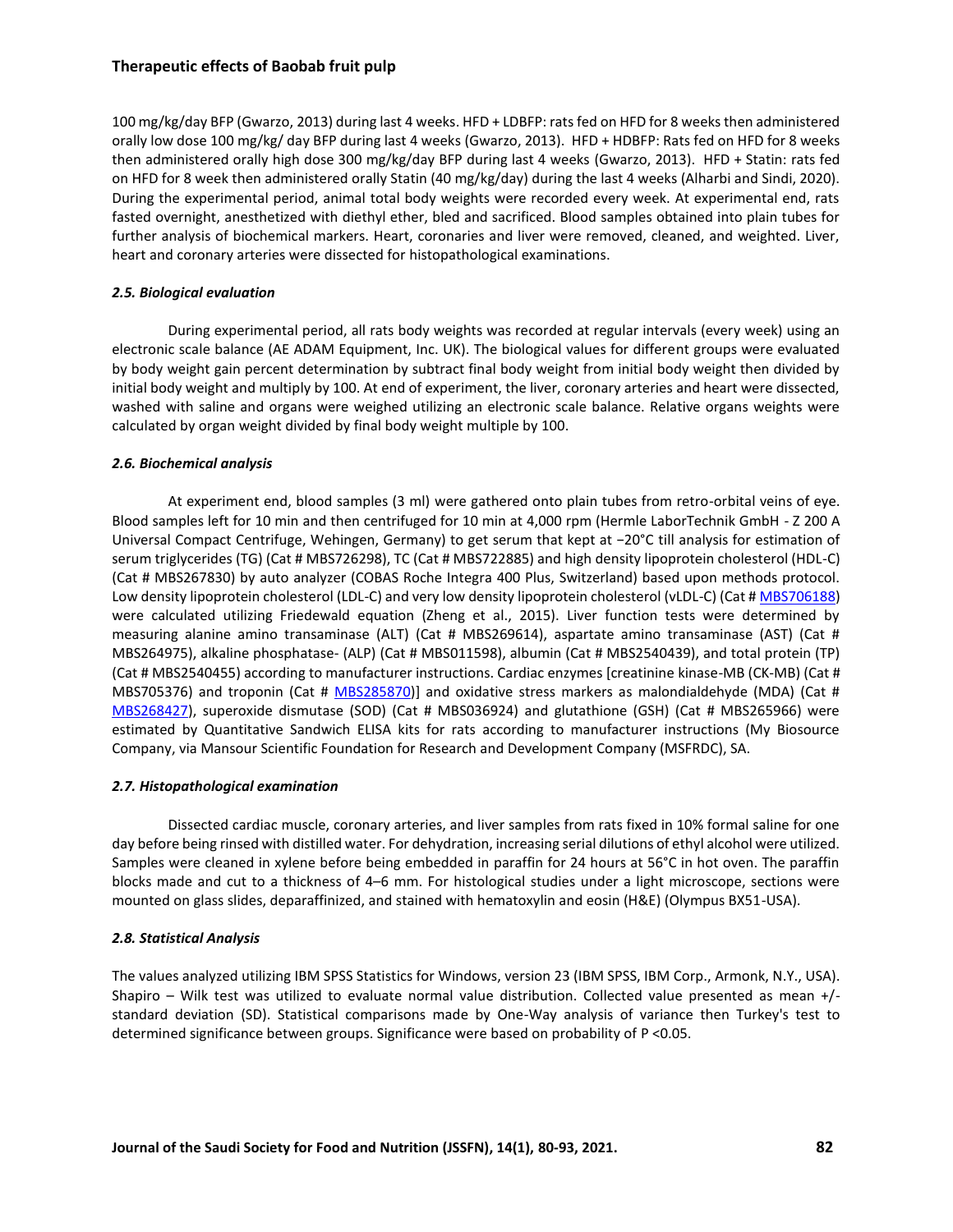# **3. Results**

# *3.1. Body weights and Organs weights*

Final body weights were significantly elevated in HFD group versus negative control and HFD + HDBFP (P <0.050 for both). Weight gain was significantly elevated in HFD and BFP groups versus negative control (P <0.001 and P <0.050) and was significantly lower in HFD + LDBFP and HFD + HDBFP versus HFD group (P <0.050 and P <0.010). Percentage changes in body weight was significantly elevated in HFD group versus negative control (P <0.001) but was significantly lower in BFP and HFD + HDBFP versus HFD (P <0.010 and P <0.050) (Table 1). Absolute liver weight was significantly higher in HFD versus negative control and HFD + HDBFP (P <0.050 for both). Meanwhile, absolute heart weight was significantly elevated in HFD versus negative control, BFP, HFD + LDBFP, HFD + HDBFP and HFD + Statin (P <0.001 for all). Relative heart weight was significantly higher in HFD versus negative control and HFD + Statin (P <0.050 and P <0.001).

| Table (1): Effects of Baobab Fruit Pulp Aqueous Extract (BFP) and Statin on total body weights and liver and heart |          |            |            |               |               |              |  |  |
|--------------------------------------------------------------------------------------------------------------------|----------|------------|------------|---------------|---------------|--------------|--|--|
| weights in control and high fat diet (HFD) fed rats.                                                               |          |            |            |               |               |              |  |  |
| Groups                                                                                                             | Negative | <b>HFD</b> | <b>BFP</b> | $HFD + LDBFP$ | $HPD + HDBFP$ | HFD + Statin |  |  |

| Groups                                                                          | <b>Negative</b><br>control | HFD                | BFP                            | $HFD + LDBFP$       | $HFD + HDBFP$       | HFD + Statin        |  |  |
|---------------------------------------------------------------------------------|----------------------------|--------------------|--------------------------------|---------------------|---------------------|---------------------|--|--|
| Total body weights                                                              |                            |                    |                                |                     |                     |                     |  |  |
| Initial body weight<br>(grams)                                                  | 149.40±12.04               | 140.00±18.71       | 151.90±4.56                    | 147.00±11.98        | 141.60±17.65        | 148.30±8.37         |  |  |
| Final body weight<br>(grams)                                                    | 305.50±6.77                | 350.50±27.9*       | 320.00±17.68                   | 343.30±44.93        | 305.80±30.01#       | 339.00±32.48        |  |  |
| Wight gain (grams)                                                              | 156.10±12.68               | 210.50±27.13***    | 168.10±20.51 <sup>*</sup><br># | 196.30±36.46        | 164.20±23.07##      | 190.70±38.17        |  |  |
| Percentage change<br>in body weight (%)                                         | 51.09±3.95                 | 59.98±4.91***      | 52.36±3.63##                   | 56.84±3.70          | 53.61±4.30#         | 55.75±6.19          |  |  |
| Percentage change<br>final<br>weight<br>in<br>negative<br>versus<br>control (%) | $\blacksquare$             | 14.73%             | 4.75%                          | 12.37%              | 0.1%                | 10.97%              |  |  |
| Organs weights                                                                  |                            |                    |                                |                     |                     |                     |  |  |
| Absolute<br>liver<br>weight (grams)                                             | 7.55±0.59                  | $9.19 \pm 1.38$ *  | $8.10 \pm 1.12$                | $8.64 \pm 1.52$     | 7.38±0.85#          | $8.76 \pm 1.22$     |  |  |
| Relative<br>liver<br>weight (%)                                                 | $2.47 \pm 0.15$            | $2.63 \pm 0.39$    | $2.54 \pm 0.37$                | $2.51 \pm 0.20$     | $2.42 \pm 0.22$     | $2.59 \pm 0.32$     |  |  |
| Absolute<br>heart<br>weight (grams)                                             | $0.90 + 0.01$              | $1.11 \pm 0.10***$ | $0.88 \pm 0.10$ ###            | $0.99 \pm 0.11$ ### | $0.90 \pm 0.05$ ### | $0.89 \pm 0.05$ ### |  |  |
| Relative<br>heart<br>weight (%)                                                 | $0.30 \pm 0.01$            | $0.32 \pm 0.04$ #  | $0.27 \pm 0.04$                | $0.29 \pm 0.02$     | $0.30 \pm 0.02$     | $0.26 \pm 0.03$ ### |  |  |

Data were represented as mean +/- standard deviation (SD).  $\dot{ }$ : Significance versus negative control group; #: significance versus HFD. HFD: high fat diet; BFP: Baobab Fruit Pulp. \*: P <0.050; \*\*: P <0.010; \*\*\*: P <0.001.

### *3.2. Levels of blood glucose and lipid profiles*

Blood glucose, TG, TC, LDL-C values were significantly elevated in HFD and HFD + LDBFP groups versus negative control (P <0.001 for both), but was significantly lower in BFP, HFD + LDBFP and HFD + HDBFP versus HFD (P <0.001 for all). Serum values of vLDL-C were significantly higher in HFD group versus negative control (P <0.001), but was significantly lower in BFP, HFD + LDBFP, HFD + HDBFP and HFD + Statin groups versus HFD (P <0.001 for all) Meanwhile, serum values of HDL-C were significantly lower in HFD and HFD + LDBFP versus negative control (P <0.001 for both); but was significantly higher in BFP, HFD + LDBFP, HFD + HDBFP and HFD + Statin groups versus HFD group (P <0.001, P <0.050, P <0.001 and P <0.001, respectively). (Table 2).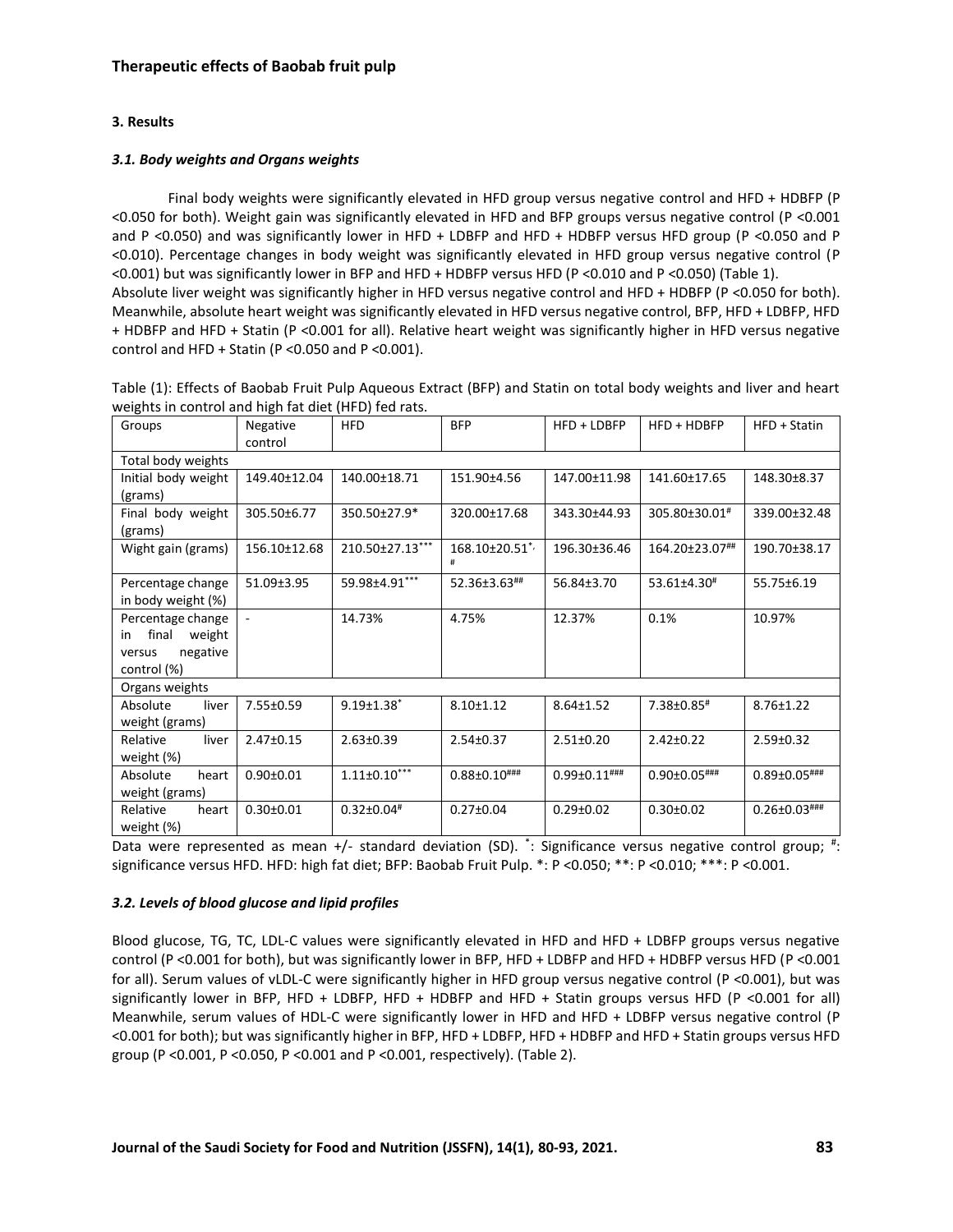Table (2): Effects of Baobab Fruit Pulp (BFP) and statin administration on blood glucose and lipid profile in control and high fat diet (HFD) fed rats.

| Groups        | Negative<br>control | <b>HFD</b>      | <b>BFP</b>     | HFD + LDBFP                 | $HFD + HDBFP$               | $HFD + Statin$ |
|---------------|---------------------|-----------------|----------------|-----------------------------|-----------------------------|----------------|
| Blood         | 85.30±2.87          | 177.80±9.47***  | 93.80±5.37###  | 143.30±7.99***,<br>###      | 94.80±10.75###              | 84.30±3.83###  |
| glucose       |                     |                 |                |                             |                             |                |
| (mg/dl)       |                     |                 |                |                             |                             |                |
| Lipid profile |                     |                 |                |                             |                             |                |
| $TC$ (mg/dl)  | 128.50±3.14         | 273.00±45.48*** | 121.00±7.79### | $190.40 \pm 9.37***$<br>### | 151.70±28.88#               | 114.00±8.11    |
| TG (mg/dl)    | 72.50±1.78          | 133.50±14.25*** | 72.90±1.85 ### | 86.40±4.11***,<br>###       | 79.40±7.56 ###              | 69.40±3.34 ### |
| LDL-C         | 85.30±1.25          | 239.10±49.41*** | 77.60±8.30###  | 158.50±4.67***,             | 118.30±44.15###             | 67.90±8.80###  |
| mg/dl         |                     |                 |                | ###                         |                             |                |
| VLDL-C        | 14.50±0.36          | 28.60±7.00***   | 14.58±0.37###  | 17.28±0.82###               | 16.28±1.15###               | 14.68±1.09###  |
| (mg/dl)       |                     |                 |                |                             |                             |                |
| HDL-C         | 43.20±2.25          | 28.90±5.59***   | 43.40±1.71###  | $33.90\pm0.88***$           | 37.80±4.76 <sup>*,###</sup> | 41.20±2.82 ### |
| (mg/dl)       |                     |                 |                |                             |                             |                |

Data were represented as mean +/- standard deviation (SD).  $\dot{ }$ : Significance versus Control negative group; #: significance versus HFD. HFD: high fat diet; BFP: Baobab Fruit Pulp. \*: P <0.050; \*\*: P <0.010; \*\*\*: P <0.001. 3.3. Liver functions and cardiac enzymes

The serum values of liver enzymes (AST, ALT and ALP) were significantly higher in HFD and HFD + LDBFP groups versus control (P <0.001 for all) but were significantly lower in BFP, HFD + LDBFP, HFD + HDBFP and HFD + Statin groups versus HFD (P <0.001 for all). Serum levels of total proteins were significantly lower in HFD, HFD + LDBFP and HFD + HDBFP groups versus control (P <0.001 for all) but were significantly elevated in BFP, HFD + HDBFP and HFD + Statin groups versus HFD (P <0.001 for all). Serum levels of albumin were significantly elevated in BFP, HFD + LDBFP, HFD + HDBFP and HFD + Statin groups versus HFD (P <0.001 for all). Indicating high affection of the liver by HFD that led to decrease of liver ability to form proteins. The serum values of cardiac enzymes (CK-MB and Troponin) were significantly elevated in HFD, HFD + LDBFP and HFD + Statin groups versus control (P <0.001, P <0.001 and P <0.050 and P <0.001, P <0.001 and P <0.050, respectively) but were significantly decreased in BFP, HFD + LDBFP, HFD + HDBFP and HFD + Statin versus HFD (P <0.001 for all) (Table 3).

Table (3): Effects of Baobab Fruit Pulp (BFP) and statin administration on liver function tests in control and high fat diet (HFD) fed rats.

| Groups          | Negative        | <b>HFD</b>          | <b>BFP</b>          | HFD + LDBFP            | HFD + HDBFP             | HFD + Statin                         |  |
|-----------------|-----------------|---------------------|---------------------|------------------------|-------------------------|--------------------------------------|--|
|                 | control         |                     |                     |                        |                         |                                      |  |
| Liver functions |                 |                     |                     |                        |                         |                                      |  |
| AST (U/L)       | 17.40±0.97      | 116.90±20.05***     | 16.10±2.96###       | 37.40±5.74***,###      | 29.43±11.52###          | 28.59±5.80###                        |  |
| ALT $(U/L)$     | 20.80±1.32      | 91.80±24.11***      | 25.70±6.95###       | 45.50±5.46***,###      | 33.70±14.46###          | 21.81±3.36###                        |  |
| ALP $(U/L)$     | 46.40±3.20      | 129.80±7.04***      | 48.30±2.87###       | 75.50±5.93***,###      | 61.60±16.41**,###       | 53.20±6.78###                        |  |
| Total           | $8.02 \pm 0.39$ | $3.66 \pm 0.46$ *** | 7.41±0.50###        | $6.66 \pm 0.87***$ ### | $6.80 \pm 0.66$ ***,### | $7.22 \pm 0.33$ *,###                |  |
| protein         |                 |                     |                     |                        |                         |                                      |  |
| (g/d)           |                 |                     |                     |                        |                         |                                      |  |
| Albumin         | 4.17±0.29       | $2.32 \pm 0.38$ *** | 4.08±0.37###        | $3.81 \pm 0.19$ ###    | 3.95±0.37###            | $3.91 \pm 0.28$ ###                  |  |
| (g/d)           |                 |                     |                     |                        |                         |                                      |  |
| Cardiac enzymes |                 |                     |                     |                        |                         |                                      |  |
| $CK-MB (U/L)$   | 109.60±2.22     | 217.30±11.95***     | 111.50±1.78###      | 191.40±9.85***,###     | 112.20±8.64###          | $123.00 \pm 6.24$ <sup>*</sup> /**** |  |
| Troponin        | $0.26 \pm 0.04$ | $0.76 \pm 0.10$ *** | $0.26 \pm 0.05$ ### | $0.61 \pm 0.04***$     | $0.30 \pm 0.09$ ###     | $0.35 \pm 0.03$ *,###                |  |
| (ng/ml)         |                 |                     |                     |                        |                         |                                      |  |

Data were represented as mean +/- standard deviation (SD). <sup>\*</sup>: Significance versus Control negative group; <sup>#</sup>: significance versus HFD. HFD: high fat diet; BFP: Baobab Fruit Pulp; AST: aspartate aminotransferase; ALT: alanine aminotransferase; ALP: Alkaline phosphatase. \*: P <0.050; \*\*: P <0.010; \*\*\*: P <0.001.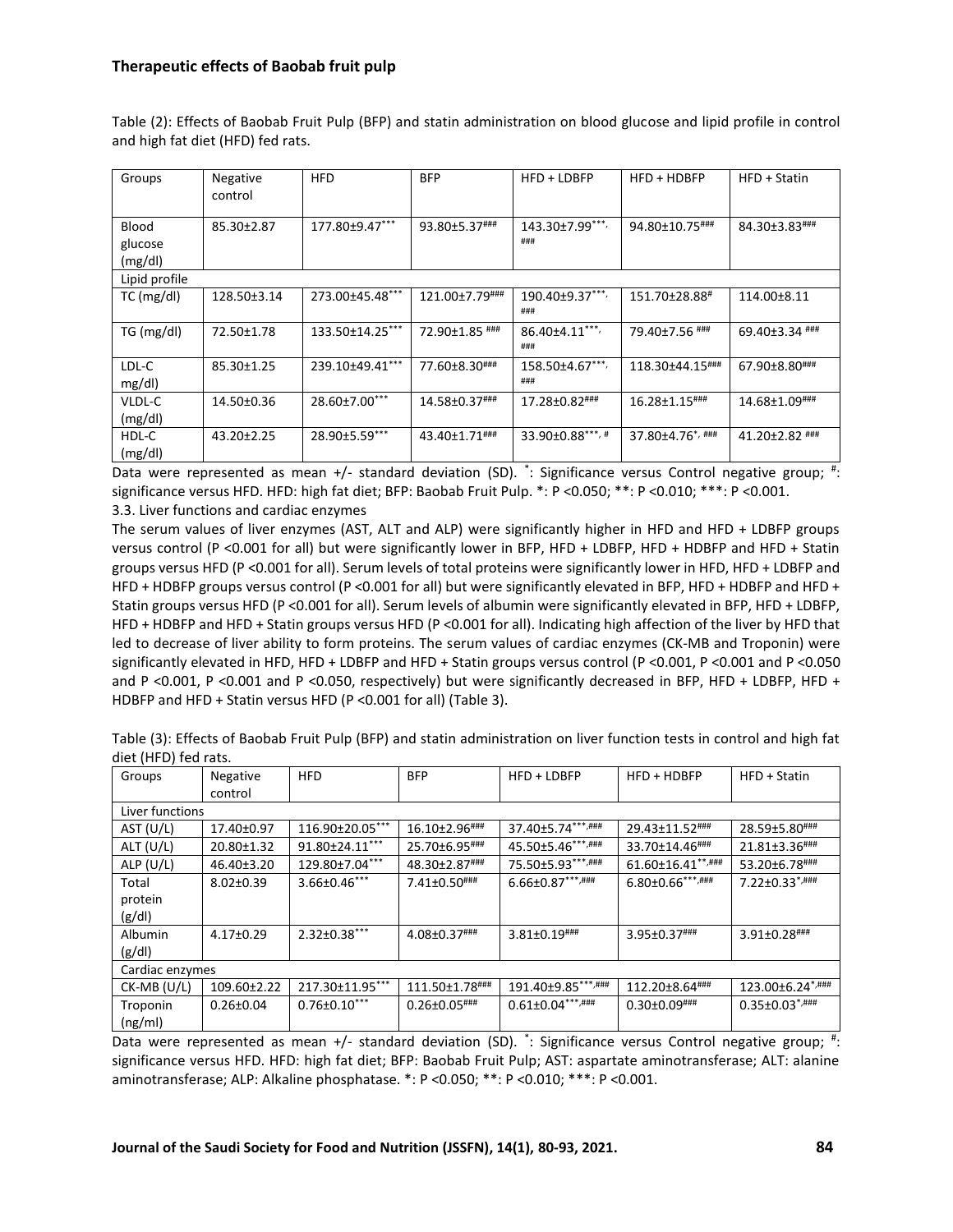# *3.4. Serum levels of oxidative stress markers*

Administration of HFD led to increase in oxidative stress markers as malonaldehyde. The serum values of MDA were significantly elevated in HFD, HFD + LDBFP and HFD + HDBFP groups versus control (P <0.001 for both) but were significantly decreased in BFP, HFD + LDBFP, HFD + HDBFP and HFD + Statin versus HFD (P <0.001 for all). The serum values of SOD were significantly decreased in HFD, HFD + LDBFP, HFD + HDBFP and HFD + Statin groups compared with control (P <0.001 for all) but were significantly higher in BFP, HFD + LDBFP, HFD + HDBFP and HFD + Statin versus HFD (P <0.001, P <0.010, P <0.001, and P <0.010, respectively). The serum values of GSH were significantly declined in HFD, HFD + LDBFP, HFD + HDBFP groups versus control (P <0.001, P <0.050 and P <0.050) but were significantly raised in BFP, HFD + LDBFP, HFD + HDBFP and HFD + Statin versus HFD (P <0.001 for all) (Table 4).

| Table (4): Effects of Baobab Fruit Pulp (BFP) and statin administration on oxidative stress in control and high fat diet |  |
|--------------------------------------------------------------------------------------------------------------------------|--|
| (HFD) fed rats.                                                                                                          |  |

| Groups     | Negative        | <b>HFD</b>          | <b>BFP</b>          | $HFD + LDBFP$                     | $HFD + HDBFP$           | $HFD + Statin$      |
|------------|-----------------|---------------------|---------------------|-----------------------------------|-------------------------|---------------------|
|            | control         |                     |                     |                                   |                         |                     |
| MDA        | $0.31 \pm 0.05$ | $1.34 \pm 0.26$ *** | $0.27 \pm 0.04$ ### |                                   | $0.75 \pm 0.25$ ***.### | $0.49 \pm 0.05$ ### |
| (mmol/ml)  |                 |                     |                     |                                   |                         |                     |
| SOD        | 174.70±8.50     | $129.00\pm6.53***$  | 181.80±4.80###      | 145.20±4.80***.##                 | $156.90 \pm 17.79$ ***  | 144.20±6.20***.##   |
| (U/ml)     |                 |                     |                     |                                   | ###                     |                     |
| <b>GSH</b> | 16.39±0.64      | $11.12 \pm 0.44***$ | 17.69±0.61*,###     | $15.15 \pm 1.03$ <sup>*,###</sup> | 15.69±1.29###           | 15.73±0.78###       |
| (ng/ml)    |                 |                     |                     |                                   |                         |                     |

Data were represented as mean +/- standard deviation (SD).  $\dot{ }$ : Significance versus Control negative group; #: significance versus HFD. HFD: high fat diet; BFP: Baobab Fruit Pulp, MDA: malonaldehyde; SOD: super oxide dismutase; GSH: glutathione. \*: P <0.050; \*\*: P <0.010; \*\*\*: P <0.001.

### *3.5. Histological results*

### *3.5.1. Histological results of liver*

Light microscopic examination of liver tissue provided evidence of the effects of HFD on liver histology and effective role of low and high doses of BFP aqueous extract or Statin on HFD effects. Figure (1) showed H&E stained sections of liver tissue of different groups. It showed that compared to normal control hepatic tissue (NC), hepatocytes of HFD group (a. HFD) showed marked deposition of lipid droplets of various sizes that result in swollen cells (dotted arrows) and compression and absence of blood sinusoids in-between. Other hepatocytes showed small dark inactive nuclei (thick black arrow). Some samples (b. HFD) showed inflammatory cells near portal area (star). LDBFP produced partial decreased in lipid deposition in (HFD + LDBFP) and still cells showed degenerated nuclei. While, HDBFP resulted in marked absence of lipid deposition and normal hepatocytes in HFD + HDBFP. Stain in HFD + Statin group gave evident restoration of hepatocytes and sinusoid to its normal control structure and absence of lipid deposition within hepatocytes.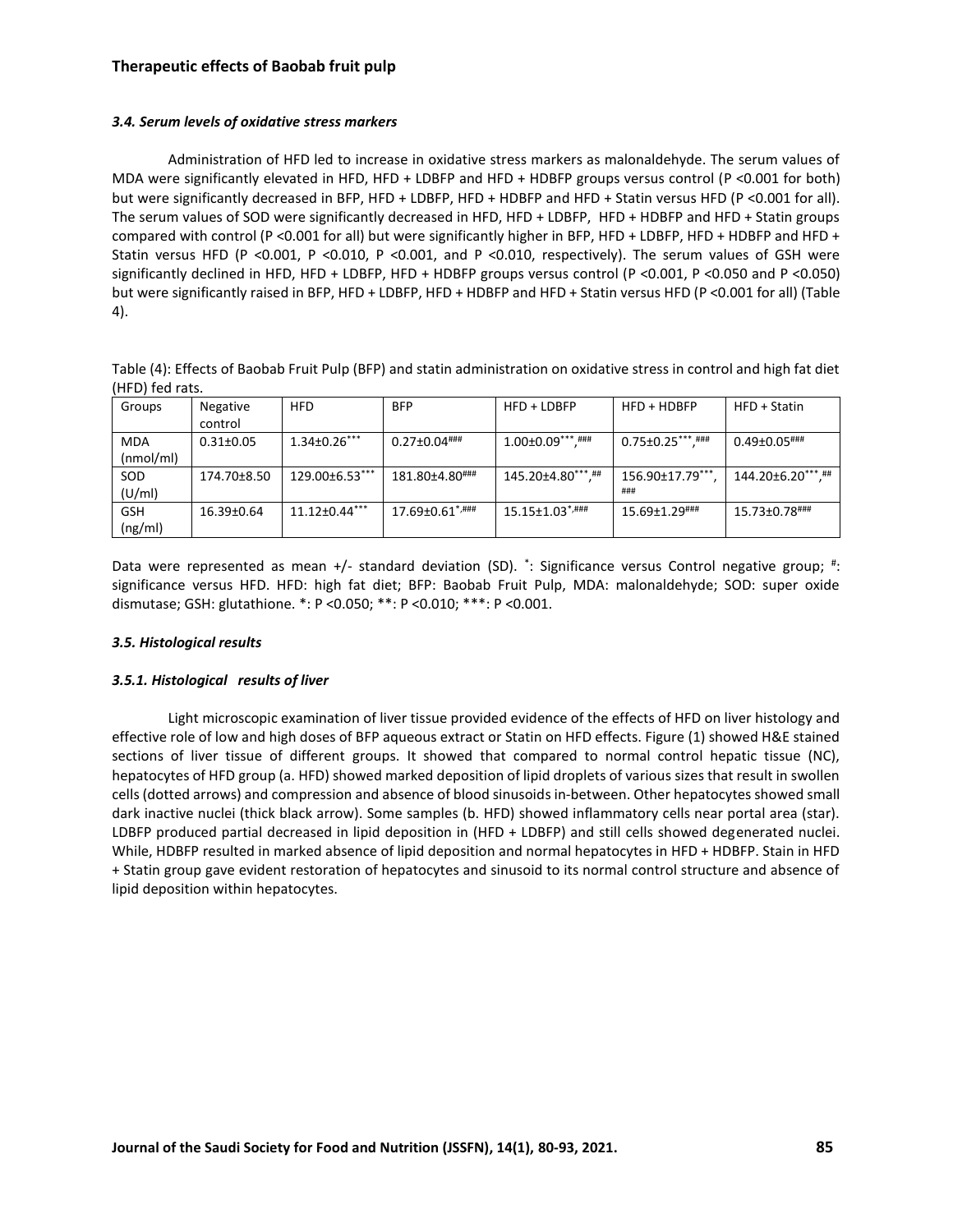

Figure (1): Sections from rat liver stained by H&E to show :

NC group: showed hepatocyte cords with central rounded nuclei (black arrows) and normal homogenous cytoplasm. Notice the thin blood sinusoids between the cell cords (white arrows). a. HFD group: showed swollen hepatocytes that compressing blood sinusoids, most were filled with lipid droplets of various sizes (dotted black arrows). Other cells showed dark inactive nuclei (thick black arrow). b. HFD group: section near portal area (PA) showed decrease in hepatocytes with lipid deposition (dotted arrow). Still many hepatocytes showed dark inactive nuclei (thick black arrows) of lipid deposition (dotted arrow) with an increase in inflammatory cells (star). BFP group: no alteration in normal hepatocytes structure (black arrows) could be observed. Blood sinusoids showed prominent nuclei of phagocytic Kupffer cells (white arrow). HFD + LDBFP group: showed potential decrease in hepatocytes with lipid deposition (dotted arrows). Some cells showed dark degenerated nucleic (black arrow) HFD + HDBFP group: showed complete absence of lipid deposition within hepatocytes which looked similar to control with active rounded nuclei (black arrows). Blood sinusoids looked normal but with prominent nuclei of phagocytic Kupffer cells (white arrow). HFD + Statin group: liver tissue looked similar to normal control group with absence of lipid deposition within hepatocytes. The cells showed rounded active vesicular nuclei (thin black arrows). Blood sinusoids looked also normal (black arrows).

### *3.5.2. Histological results of heart (cardiac muscle fibers)*

Histological examination of left ventricle of rat heart showed that in NC group showed normal continuity of cardiac muscle fibers with their oval active central nuclei. Fibroblasts of connective tissue could be seen between the fibers. Their nuclei are flat and dark. Blood capillaries between fibers were thin and compressed. In HFD group focal damage of cardiac fibers was observed the muscles lost its continuity and their nuclei appeared smaller and dark. Mild dilation capillaries could be seen among affected muscles. No alteration in cardiac tissue could be observed in the group receiving BFP. Moderate protection was observed in the group receiving low dose BFP (HFD + LDBFP) where some degenerated dark stained muscles could be seen. On the other hand marked protection with only few hypertrophied muscles could be seen in the group receiving high dose BFP (HFD + HDBFP) which matches the result of statin medication (Figure 2).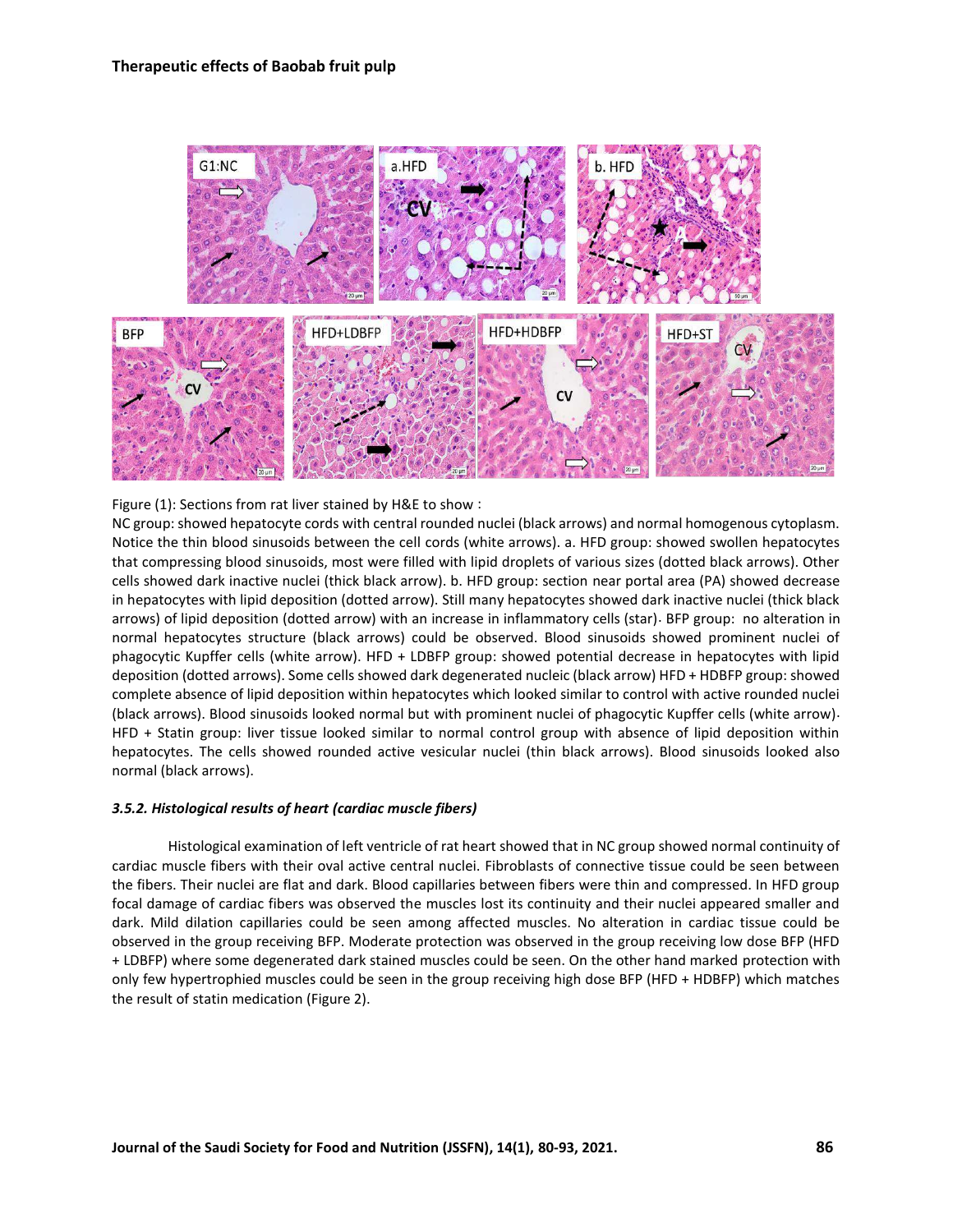

Figure (2): Sections from rat left ventricle stained by H&E showed:

Negative control group: showed that cardiac muscle fibers run longitudinally with central oval nuclei (Black arrows). Notice the intact fibers with fibroblast nuclei running between them.

HFD group (a&b): There is focal destruction and discontinuity of cardiac muscle which looked more stained than NC (dotted circles and arrows)/ blood capillaries were slightly dilated (white arrows).

BFP group: No alteration was observed in cardiac muscle (black arrow) compared with NC.

HFD + LDBFP group: showed moderate improvement of cardiac muscles except of few scattered fibers still showed shrinkage and dark staining (dotted arrows).

HFD + HDBFP group: showed marked protection of cardiac fibers with only few hypertrophied fibers (white arrow). HFD + Statin group: showing marked protection of muscle fibers which looked similar to control (black arrows (HFD + Statin).

### *3.5.3. Histological results of coronary arteries*

Coronary arteries are the name given to vessels supplying heart wall and cardiac muscles. They are the common vessels affected by HFD. Figure (3) showed that in HFD group the walls of the arteries are thickened and looked unhealthy compared to NC group. No alteration was observed in group receiving BFP alone. Administration of LDBFP did not improve wall thickening of coronaries but the lumen is wide and patent. HDBFP (HFD + HDBFP) showed patent wide lumen and less thick wall compared to HFD group with healthy nearby muscles. Statin medication provided superior effect (Figure 3).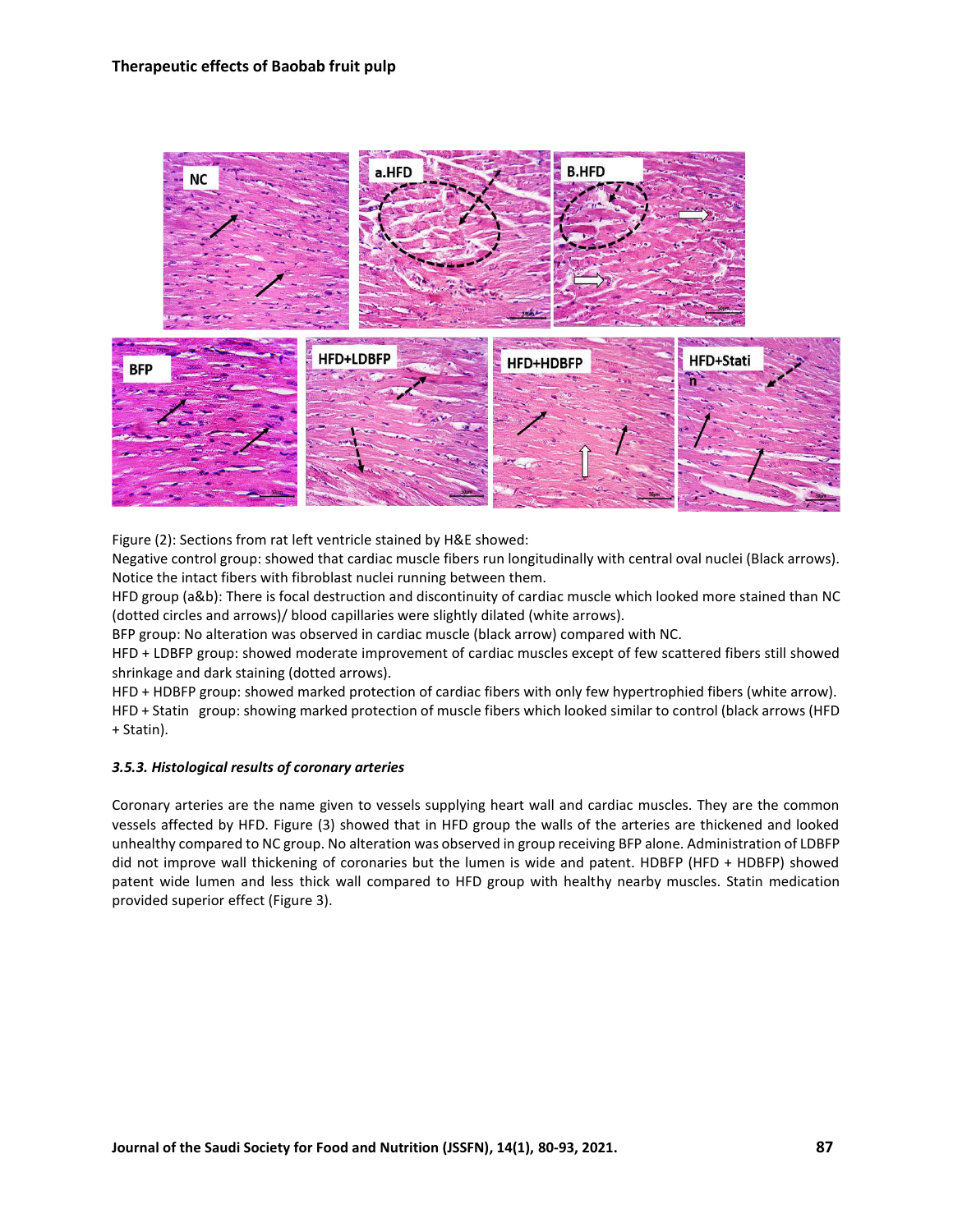

Figure (3): Sections from rat left ventricle stained by H&E showed:

Negative control group: showed that cardiac muscle fibers run longitudinally with central oval nuclei (Black arrows). Notice the intact fibers with fibroblast nuclei running between them.

HFD group (a&b): There is focal destruction and discontinuity of cardiac muscle which looked more stained than NC (dotted circles and arrows)/ blood capillaries were slightly dilated (white arrows).

BFP group: No alteration was observed in cardiac muscle (black arrow) compared with NC.

HFD + LDBFP group: showed moderate improvement of cardiac muscles except of few scattered fibers still showed shrinkage and dark staining (dotted arrows).

HFD + HDBFP group: showed marked protection of cardiac fibers with only few hypertrophied fibers (white arrow). HFD + Statin group: showing marked protection of muscle fibers which looked similar to control (black arrows (HFD + Statin).

### **4. Discussion**

Dietary fat intake is the primary factor for obesity development. HFD increase incidence of diabetes mellitus, hypertension and other degenerative disorders. Patients with cardiovascular and cerebrovascular diseases consume diets rich in fat than general population (Harastani et al., 2020). Adverse effects of synthetic hypolipidemic drugs were reported (Wang et al., 2021). Due to that, interests of scientists shifted towards alternative therapeutic approach.

The results of this study showed a significant elevated in rat's final body weight in group that received HFD for 12 weeks versus negative control and HFD rats received Baobab fruit aqueous extract groups for 4 weeks. Weight gain and percentage changes in body weight were significantly higher in HFD group versus negative control and BFP and HFD rats received high dose BFP groups. Percentage changes in final weights versus negative control group were in HFD (14.73%), in BFP (4.75%), HFD + LDBFP (12.37%), HFD + HDBFP (0.10%), and HFD + Statin (10.97%) with most percentage decrease in HFD + HDBFP group. In this respect, Abbas and Sakr (2013) revealed that HFD administration to rats for 15 weeks significantly increased final body weight but insignificant change body weight gain. Althwab et al. (2019) reported that feeding HFD for 9 weeks resulted in elevation in body weight of rats and body weight gain was 93% in HFD group that didn't received Baobab fruit aqueous extract. Meanwhile, there was decline in body weight gain in all rats that received different concentrations of BFP (2.5%, 5.0% and 10.0%). Suliman et al. (Suliman et al., 2020) reported significant weight loss of 4.0%, 8.7 % and 11.0% after oral intake of 200, 400, and 800 mg/kg/day of BFP in HFD groups. Mechanism by which HFD increased rodent's body weight linked to disturbed βoxidation, liver steatosis, and oxidants formations (Cho et al., 2017).

Results of this research revealed that absolute liver weight was significantly higher in HFD versus negative control and HFD + HDBFP. Meanwhile, absolute heart weight was significantly elevated in HFD versus negative control, BFP, HFD + LDBFP, HFD + HDBFP and HFD + Statin groups. However, relative heart weights were significantly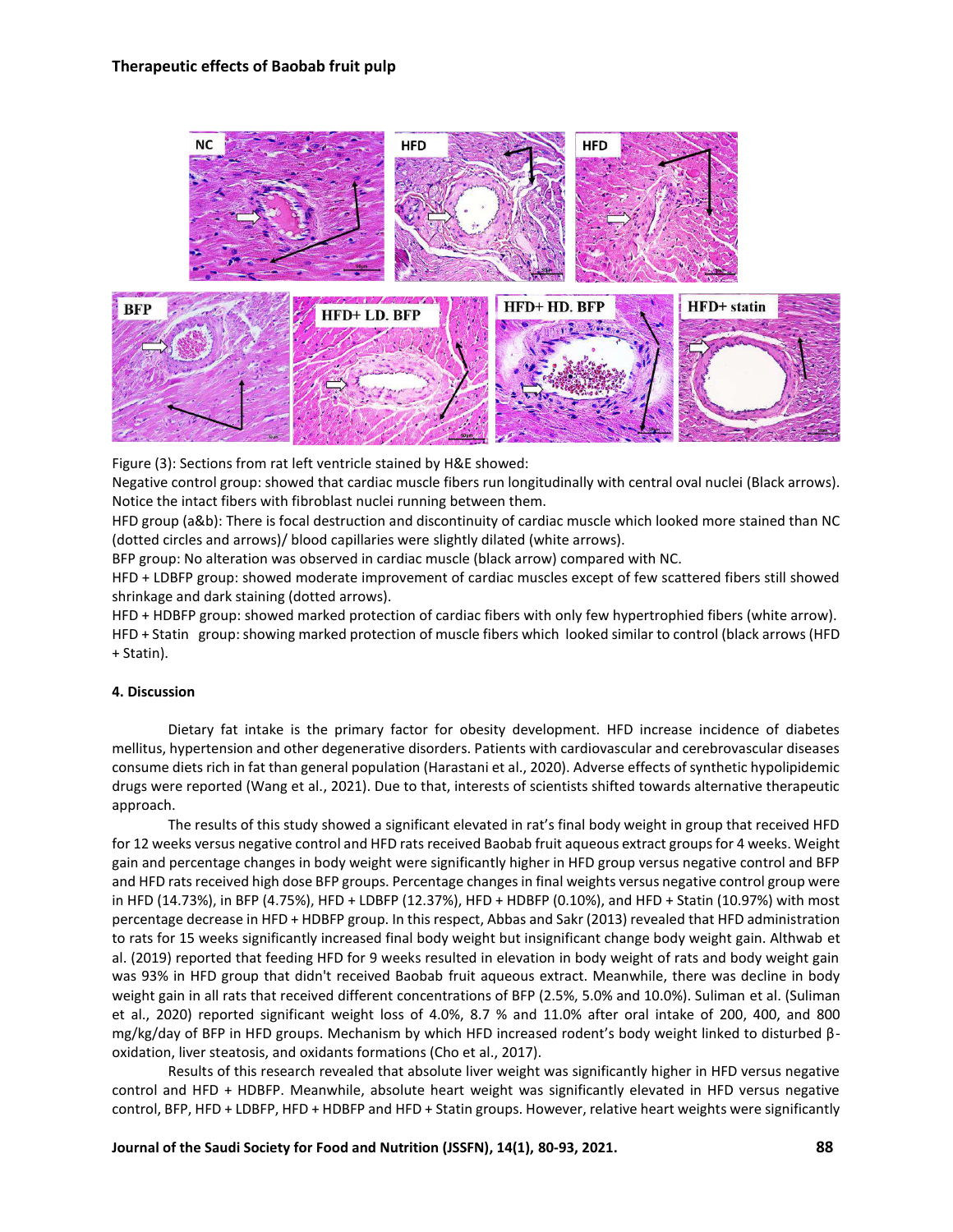higher in HFD versus negative control and HFD + Statin groups. Abbas and Sak (2013) reported significant elevation of relative liver and heart weight to body weight ratio in HFD group versus negative control and explained that by fat accumulation in the hepatic and myocardium cells. Histopathological analysis of HFD group's liver revealed fatty alterations in hepatocytes and granularity in sarcoplasm, and increased intracellular lipids in localized cardiac myocytes. Matos et al. (Matos et al., 2005) and Amr and Abeer (2011) claimed raised in liver weight in HFD groups due to their higher fat contents. Normal liver contains some fats (about 5% of total liver weight). Matos et al. (2005) and Amr and Abeer (Amr and Abeer, 2011) reported intracellular lipid accumulation in cardiomyocytes in HFD groups. Suliman et al. (2020) reported raised liver weights were significantly decline from two to one fold by normal resolution and showed more decline to <1 fold after Baobab treatment. Meanwhile, Chess et al. (2008) reported insignificant changes in heart mass between standard chow diet and HFD-treated mice.

In this study, serum levels of blood glucose, TC, TG, LDL-C and vLDL-C were significantly higher; while HDL-C values were significantly lower in HFD versus negative control. These changes in blood glucose and lipid profile ameliorate after administration of Baobab fruit watery extract especially high dose (300 mg/kg/ day) and Statin. These results were similar with previous researches investigating HFD actions on lipid profile (Abbas and Sakr, 2013). Cholic acid present in HFD improves cholesterol absorption due to its emulsifying property and inhibitory effect on hepatic cholesterol 7-α hydroxylase action lead to hypercholestermia (Fan et al., 2015). Bako et al. (Bako et al., 2014) found that methanolic extract of fruit pulp of Baobab not only decreased blood glucose, TG, TC, LDL-C but also enhanced HDL-C. Althwab et al. (Althwab et al., 2019) found an increase in circulating TC, LDL-C, TG values, and a decrease in HDL-C level of animals fed HFD and amelioration of these changes by administration of Baobab fruit pulp extract with concentrations (2.5%, 5.0% and 10.0%) with best results obtained with 10.0%. Suliman et al. (2020) studied protective and therapeutic potential of Baobab fruit extract on high sugar/high fat diet-simulated metabolic syndrome in Wistar male rats. They reported that oral intake of 200, 400, and 800 mg/kg/day BFP led to significant dose dependent decline in TG, TC, and LDL-C with elevation in HDL-C followed one week of therapy. The fruit could enhance LDL-C reuptake by the liver, enhance fatty acid consumption by hepatocytes and elevate plasma TG catabolism by increasing formation of hepatic enzyme carnitine synthase that formed from methionine and lysine in presence of vitamin C (Aledo et al., 2017). HDL-C fosters TC removal from peripheral tissue to liver for catabolism and excretion and competes with LDL-C receptor sites on arterial smooth muscle cells and thus partially suppresses uptake and destruction of LDL-C. Suliman et al. (Suliman et al., 2020) reported that Baobab fruit led to significant elevation in HDL-C that indicate its synergistic action due to vitamin C. Abdelgadir et al. (2019) evaluate hypolipidemic actions of 96% maceration and Soxhlet ethanolic extracts of Baobab fruit pulp on hyperlipidemic Wister Albino male rats that orally intake maceration and Soxhlet extracts once daily for 28 days by two doses (200 and 400 mg/kg/day). Both extracts significantly lowered serum TC, TG, and LDL-C depends more on concentration and treatment continuation, but not affecting HDL-C levels. Flavonoids, terpenes and other phytochemicals in fruit pulp enhance insulin secretion from pancreatic  $\beta$  cells, leading to decline of blood glucose and plasma levels of free fatty acids, consequently suppress formation of TC and TG (Bako et al., 2014). Hypolipidemia of fruit pulp extract may also be due to saponins that had hypolipidemic and anti-obese action, relating to their ability to suppress pancreatic lipase enzyme in addition to their antioxidant action (Hu et al., 2012) and to presence of nicotinic acid that can increase HDL-C, decline lipoprotein Lp (a) and TG (Bako et al., 2014). Statin was commonly used with controlled diet regimen to decrease TG and LDL-C in hypercholesteremic or hyperlipidemic patients. As it reduced cholesterol biosynthesis through inhibiting the 3-hydroxy-3-methylglutarylcoenzyme A reductase A enzymes (HMG-CoAR) (Hyun et al., 2020). Hypercholesterolemia and hypertriglyceridemia are independent risk factors that fastened coronary artery diseases development and progression to atherosclerosis (Beheshti et al., 2020)

The results of this research revealed that HDBFP and Statin attenuated cardiac and hepatic disorders, resulting from dyslipidemia. The serum values of liver enzymes (AST, ALT and ALP) were significantly elevated while, total proteins and albumin were significantly decline in HFD groups versus negative control. These changes in liver function tests were improved by administration of low and high doses of BFP and Statin for 4 weeks, especially with HDBFP and Statin. The elevation of serum liver enzymes levels due to their leakage into serum as from damaged liver cells (Xu et al., 2021). Al-Qarawi et al. (2003) reported that Baobab fruit extract had both protection and restoration actions of liver destruction in rats due to presence of triterpenoids, β-sitosterol, β-amyrin palmitate, terpenoids and ursolic acid in fruit. Also, other bioactivities of Baobab fruit including analgesic, anti-inflammatory and antimicrobial activities could have hepatoprotective activity (Al-Qarawi et al., 2003). Suliman et al. (2020) reported that ALT, AST and ALP, total protein and albumin were significantly normalized by Baobab fruit oral administration (200, 400, and 800 mg/kg/day). Feeding rats on HFD was found to result in marked deposition of lipid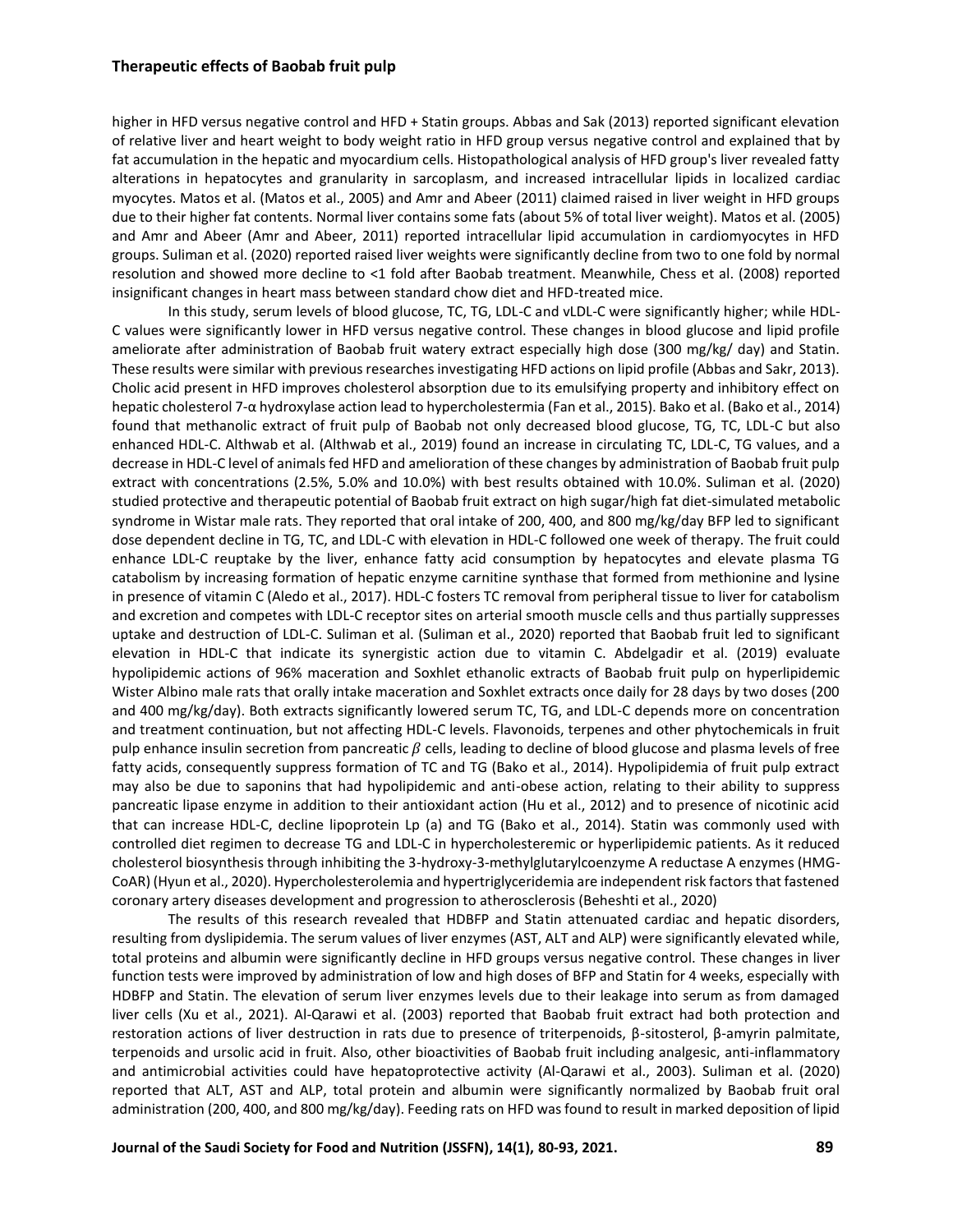droplets within hepatocytes result in their swelling and comprising blood sinusoids, other cells showed degenerated inactive nuclei and ill-defined outlines indicating necrosis and this could explained release of its contents to nearby circulation and elevation of liver enzymes. Such changes were also observed by other researchers either in human liver biopsy of hypercholesteremic hyperlipidemic patients (Choudhary et al., 2021) or in experimental HFD animal models (Benjamin et al., 2021). Meanwhile, administration of Baobab fruit oral extract in low dose produced partial decreased in lipid deposition; while high dose of Baobab and Statin led to restoration of hepatocytes and sinusoid to its normal control structure. These effects could be linked to its antioxidative activity proved by increased antioxidant markers (SOD and GSH) and decreed MDA levels and keep hepatocytes cellular integrity (Abbas and Sakr, 2013). Suliman et al. (2020) reported that examination of hepatic tissue in high sugar/high fat diet-simulated metabolic syndrome showed a dose dependent partial decreased in hepatic damage severity and elimination of inflammatory infiltration especially in simultaneously treated group administered. Statin medication in this study markedly decrease lipid deposition within hepatocytes which explained biochemical results reported in this paper (Hyun et al., 2020).

The result of this research revealed that serum levels of cardiac enzymes (CK-MB and Troponin) were significantly elevated in HFD groups and these enzymes were decline after administration of low and high doses of BFP and Statin but still high than negative control. Histological examination of left ventricle of rat heart showed that in HFD group focal damage of myocardium, loss of muscles continuity, mild capillaries dilation was among affected myocardium with thickened of coronary arteries walls. Administration of LDBFP led to moderate protection of myocardium, didn't improve coronaries wall thickening but lumen is wide and patent. On the other hand in groups receiving high dose Baobab and Statin marked protection with only few hypertrophied myocardium was found and coronary arteries showed patent wide lumen and less thick wall with healthy nearby muscles. Statin medication provided superior effect on coronary. Abbas and Sakr (2013) reported occurrence of oxidative damage in heart of rats on HFD for 15 weeks that was confirmed by changes in oxidative stress markers in cardiac homogenate (significant elevation in Thiobarbituric acid reactive substances (TBARS) and decrease in antioxidants) as well as by histopathological examination that showed myocardial cell destruction. Suliman et al. (2020) reported that examination of cardiac tissue revealed a dose dependent reversal to almost normal morphology in heart after administration of different concentrations of Baobab. The antioxidative, and antinitrosive activities of Baobab could be via L arginine/ Nitric oxide pathway (Tripathi and Pandey, 2013), lysine and proline that mediate endothelial repair in vitamin C presence of (Barteková et al., 2021). Statins reduce free radicals formation in arterial wall (Wagner et al., 2000) and myocardium during ischemia–reperfusion injury by suppressing oxygen-derived free radicals formed during reperfusion (Maack et al., 2003).

Administration of HFD led to increase in oxidative stress markers. The results of this research revealed that serum levels of MDA were significantly elevated but SOD and GSH were significantly decline in HFD treated groups versus negative control. These effects were partially improved after oral administration of Baobab fruit aqueous extract especially with high dose administration (300 mg/kg/day). The Baobab fruit contains α/β-amyrin, βsitosterol, vitamin C, and uroslic acids (Kabore et al., 2011). Vitamin C and these three pentacyclic triterpenoids mediate antioxidant, anti-inflammatory, and antidiabetic actions by improving insulin sensitivity, antilipidemic, lipoprotein expression, and liver protection (Santos et al., 2012). As a rich methionine source –a sulphur containing amino-acid–it could suppress lipid peroxidation as a strong antioxidant (Aledo et al., 2017). Althwab et al. (2019) reported that lipid peroxidation is the main cause of ill effects accompanying feeding HFD. There was a significant elevation in MDA levels and a significant reduction in GSH and serum total antioxidant capacity. The reduction in GSH levels indicate high consumption of GSH in neutralization of free radicals generated following HFD consumption. These changes were accompanied by reduced antioxidant enzymes activities (SOD, catalase and glutathione peroxidase) that act as free radical scavenging system. The observed elevation in cardiac and hepatic homogenate TBARS in rats fed with HFD reported in previous researches investigating HFD actions on cardiac and hepatic TBARS (Kucukgergin et al., 2010, Olorunnisola et al., 2012, Abbas and Sakr, 2013). This raised in cardiac TBARS could be due to elevation in reactive oxygen species (ROS) production and decline in antioxidants. Hypercholesterolemia elevates ROS values via different mechanisms. A high-cholesterol diet elevates cardiac superoxide anion generation and NADPH oxidase expression (Csont et al., 2007) that utilizes antioxidant capacity of heart and liver (Olorunnisola et al., 2012). Althwab et al. (2019) reported that increasing Baobab concentration would increase antioxidative activity. The phenolic groups in polyphenols accept an electron to form relatively stable phenoxyl radicals, thereby disrupting chain oxidation reactions in cellular components. Polyphenols are potent inhibitors of LDL-C oxidation and this oxidation type is considered to be mechanism in atherosclerosis occurrence. Vitamin C antioxidant activity develops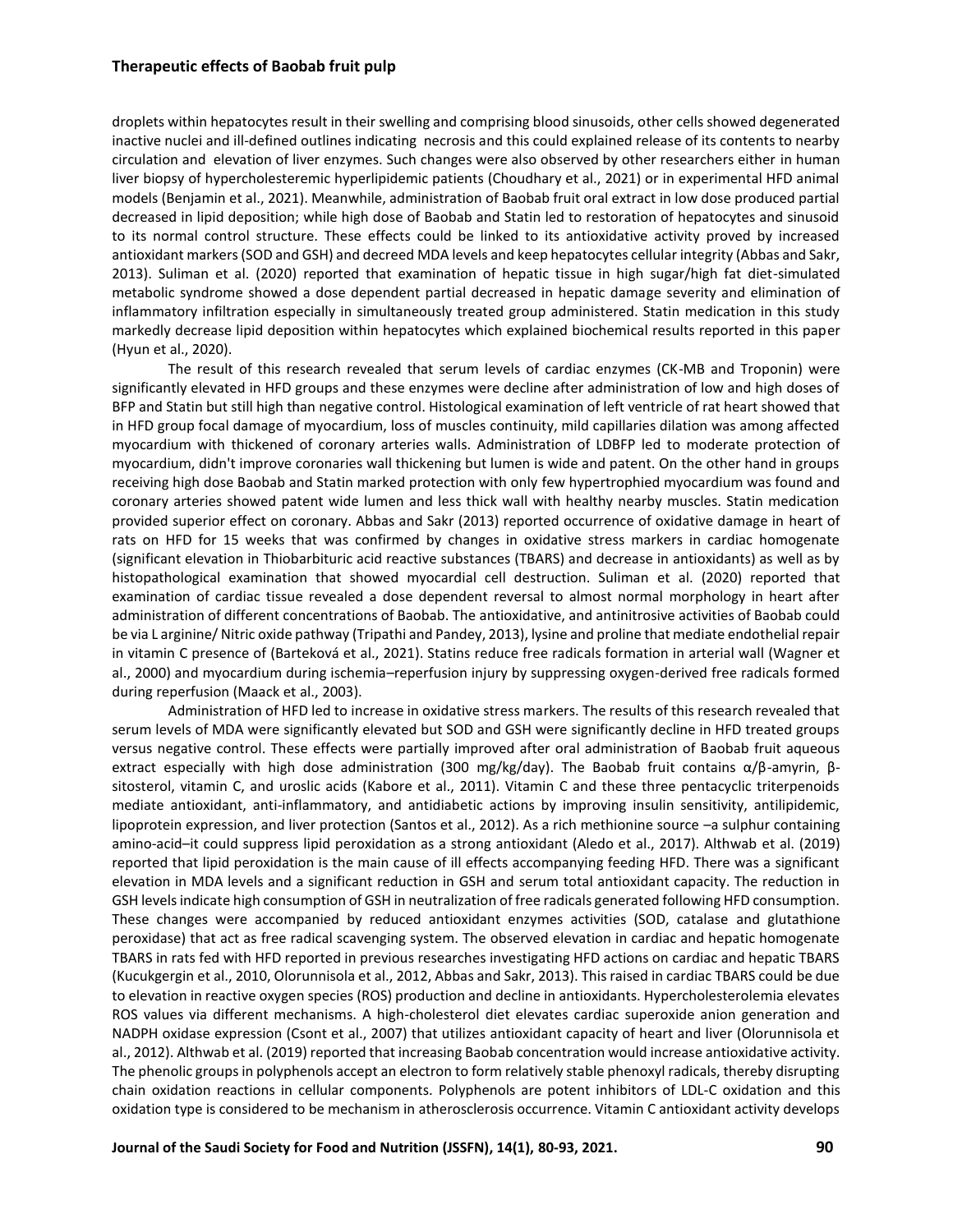in two ways: (a) directly, by scavenging oxygen free radicals and (b) indirectly, by regenerating other antioxidant systems (Abbasi et al., 2018)

#### **5. Conclusions**

Baobab fruit pulp especially high dose and Statin showed antilipidemic activities, hepatic and cardiac tissue protection which was reflected by improvement of lipid profile, liver function tests and cardiac enzymes activities. It's important to connect the diverse/ wide spectrum of pharmacological, protective, and therapeutic properties of Baobab fruit pulp, which are mediated synergistically by multi-active chemicals via multi-biological targets. Potent antioxidant/anti-inflammatory actions might be the chief mechanism that drives therapeutic actions. Baobab fruit could be proposed for HFD management and other complex diseases linked to oxidative stress. Additional researches are highly recommended and clinical trials are essential. Hence, Baobab fruit pulp could be used as functional food for natural therapy and prevention hyperlipidemia associated health disorders.

#### **Acknowledgement**

The authors greatly appreciate the efforts of Prof Dr Soad Shaker, Professor of Histology, Anatomy Department, College of Medicine, King Abdulaziz University, Jeddah, Saudi Arabia in preparing, interpreting and writing reports for the histopathological aspects of this work.

**Funding**: None

**Conflict of interest:** None

#### **References**

- Abbas, A. M. and Sakr, H. F. (2013) Simvastatin and vitamin E effects on cardiac and hepatic oxidative stress in rats fed on high fat diet. *Journal of physiology and biochemistry* 69**:** 737-750.
- Abbasi, I. H. R.; Abbasi, F.; Wang, L.; Abd El Hack, M. E.; Swelum, A. A.; Hao, R.; Yao, J. and Cao, Y. (2018) Folate promotes S-adenosyl methionine reactions and the microbial methylation cycle and boosts ruminants production and reproduction. *Amb Express* 8**:** 1-10.
- Abdelgadir, N. A.; Salih, A. M. and Ayoub, S. M. (2019) Hypolipidemic effect of ethanolic extracts of Adansonia digitata fruit pulp on hyperlipidemic albino rats. *The Journal of Phytopharmacology* 8**:** 279-281.
- Abo-Elmaaty, A. M.; Behairy, A.; El-Naseery, N. I. and Abdel-Daim, M. M. (2020) The protective efficacy of vitamin E and cod liver oil against cisplatin-induced acute kidney injury in rats. *Environmental Science and Pollution Research* 27**:** 44412-44426.
- Al-Qarawi, A.; Al-Damegh, M. and El-Mougy, S. (2003) Hepatoprotective influence of Adansonia digitata pulp. *Journal of herbs, spices & medicinal plants* 10**:** 1-6.
- Aledo, J. C.; Cantón, F. R. and Veredas, F. J. (2017) A machine learning approach for predicting methionine oxidation sites. *Bmc Bioinformatics* 18**:** 1-14.
- Alharbi, N. G. and Sindi, H. A. (2020) Effect of Doum (Hyphaene Thebaica) Fruit Water Extract on hypercholesteremic Rats. *Life Science Journal* 17: 16-27.
- Alkhaldy, A. A.; Taha, D. S.; Alsahafi, S. E.; Naaman, R. K. and Alkhalaf, M. M. (2020) Response of the public and restaurant owners to the mandatory menu energy-labelling implementation in restaurants in Saudi Arabia. *Public Health Nutrition* 23: 3435-3447.
- Althwab, S. A.; Alsattame, S. M.; Al-Mundarij, T. I.; Hamad, E. M. and Mousa, H. M. (2019) Protective effect of baobab fruit pulp (Adansonia digitata L.) from oxidative stress induced in rats by high-fat diet. *Life Sci J* 16**:** 63-71.
- Amr, A. R. and Abeer, E. (2011) Hypolipideimic and hypocholestermic effect of pine nuts in rats fed high fat, cholesterol-diet. *World Applied Sciences Journal* 15**:** 1667-1677.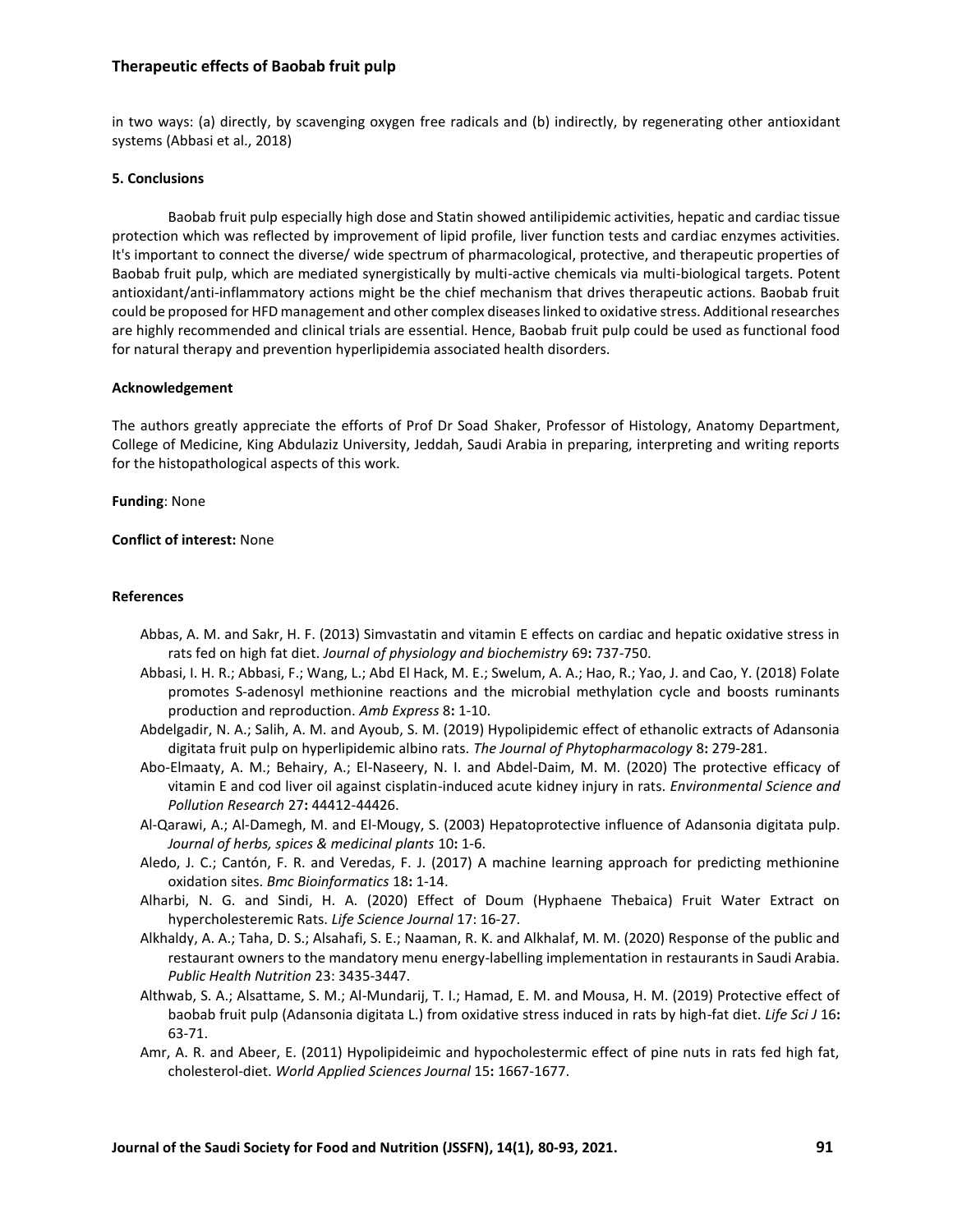- Bako, H.; Mohammad, J.; Wazir, P.; Bulus, T.; Gwarzo, M. Y. and Zubairu, M. (2014) Lipid profile of alloxaninduced diabetic wistar rats treated with methanolic extract of adansonia digitata fruit pulp. *Science World Journal* 9**:** 19-24.
- Barteková, M.; Adameová, A.; Görbe, A.; Ferenczyová, K.; Pecháňová, O.; Lazou, A.; Dhalla, N. S.; Ferdinandy, P. and Giricz, Z. (2021) Natural and synthetic antioxidants targeting cardiac oxidative stress and redox signaling in cardiometabolic diseases. *Free Radical Biology and Medicine* 169**:** 446-477.
- Beheshti, S. O.; Madsen, C. M.; Varbo, A. and Nordestgaard, B. G. (2020) Worldwide prevalence of familial hypercholesterolemia: meta-analyses of 11 million subjects. *Journal of the American College of Cardiology* 75**:** 2553-2566.
- Benjamin, K. B.; Alfonso, P. G. I.; De Dios, M. B. C. R.; Agapito, J. D. and Cena, R. B. (2021) Effects of Peperomia pellucida (L.) methanolic extract on total cholesterol levels and liver histology of diet-induced hypercholesterolemic rats. *Philippine Journal of Health Research and Development* 25**:** 49-59.
- Chess, D. J.; Lei, B.; Hoit, B. D.; Azimzadeh, A. M. and Stanley, W. C. (2008) Effects of a high saturated fat diet on cardiac hypertrophy and dysfunction in response to pressure overload. *Journal of cardiac failure* 14**:** 82-88.
- Cho, Y.-E.; Im, E.-J.; Moon, P.-G.; Mezey, E.; Song, B.-J. and Baek, M.-C. (2017) Increased liver-specific proteins in circulating extracellular vesicles as potential biomarkers for drug-and alcohol-induced liver injury. *PloS one* 12**:** e0172463.
- Choudhary, N. S.; Saraf, N.; Saigal, S.; Duseja, A.; Gautam, D.; Rastogi, A.; Bhangui, P.; Thiagrajan, S. and Soin, A. S. (2021) Nonalcoholic Fatty Liver in Lean Individuals: Clinicobiochemical Correlates of Histopathology in 157 Liver Biopsies from Healthy Liver Donors. *Journal of Clinical and Experimental Hepatology*. https://doi.org/10.1016/j.jceh.2021.01.004
- Csont, T.; Bereczki, E.; Bencsik, P.; Fodor, G.; Görbe, A.; Zvara, Á.; Csonka, C.; Puskás, L. G.; Sántha, M. and Ferdinandy, P. (2007) Hypercholesterolemia increases myocardial oxidative and nitrosative stress thereby leading to cardiac dysfunction in apoB-100 transgenic mice. *Cardiovascular research* 76**:** 100-109.
- Elamin, O.; Abdel Atti, K. & Dalia, A. (2019). Effect of baobab (Adansonia digitata) pulp powder on serum lipid profile of rats fed high lipid diets. *Pak J Nutr,* 18**,** 1053-1057**.**
- Fan, J.; Chen, Y.; Yan, H.; Niimi, M.; Wang, Y. and Liang, J. (2018) Principles and applications of rabbit models for atherosclerosis research. *Journal of atherosclerosis and thrombosis* 25**:** 213-220.
- Fan, J.; Kitajima, S.; Watanabe, T.; Xu, J.; Zhang, J.; Liu, E. and Chen, Y. E. (2015) Rabbit models for the study of human atherosclerosis: from pathophysiological mechanisms to translational medicine. *Pharmacology & therapeutics* 146**:** 104-119.
- Groner, J.; Göpferich, A. and Breunig, M. (2021) Atherosclerosis: Conventional intake of cardiovascular drugs versus delivery using nanotechnology–A new chance for causative therapy? *Journal of Controlled Release* 333**:** 536-559.
- Gwarzo, M. Y. (2013) Hypoglycemic Activity of Methanolic Fruit Pulp Extract of" Adansonia digitata" on Blood Glucose Levels of Alloxan Induced Diabetic Rats. *International Journal of Animal and Veterinary Advances* 5**:** 108-113.
- Hanafy, A.; Aldawsari, H. M.; Badr, J. M.; Ibrahim, A. K. and Abdel-Hady, S. E.-S. (2016) Evaluation of hepatoprotective activity of Adansonia digitata extract on acetaminophen-induced hepatotoxicity in rats. *Evidence-Based complementary and Alternative medicine* 2016. https://doi.org/10.1155/2016/4579149
- Harastani, R.; James, L. J.; Walton, J. and Woolley, E. (2020) Tackling obesity: A knowledge-base to enable industrial food reformulation. *Innovative Food Science & Emerging Technologies* 64**:** 102433.
- Hu, X.-Q.; Xu, J.; Xue, Y.; Li, Z.-J.; Wang, J.-F.; Wang, J.-H.; Xue, C.-H. and Wang, Y.-M. (2012) Effects of bioactive components of sea cucumber on the serum, liver lipid profile and lipid absorption. *Bioscience, biotechnology, and biochemistry* 76**:** 2214-2218.
- Hyun, M. H.; Jang, J. W.; Choi, B. G.; Na, J. O.; Choi, C. U.; Kim, J. W.; Kim, E. J.; Rha, S. W.; Park, C. G. and Lee, E. (2020) Risk of insulin resistance with statin therapy in individuals without dyslipidemia: A propensity‐ matched analysis in a registry population. *Clinical and Experimental Pharmacology and Physiology* 47**:** 947- 954.
- Ismail, B. B.; Yusuf, H. L.; Pu, Y.; Zhao, H.; Guo, M. and Liu, D. (2020) Ultrasound-assisted adsorption/desorption for the enrichment and purification of flavonoids from baobab (Adansonia digitata) fruit pulp. *Ultrasonics sonochemistry* 65**:** 104980.